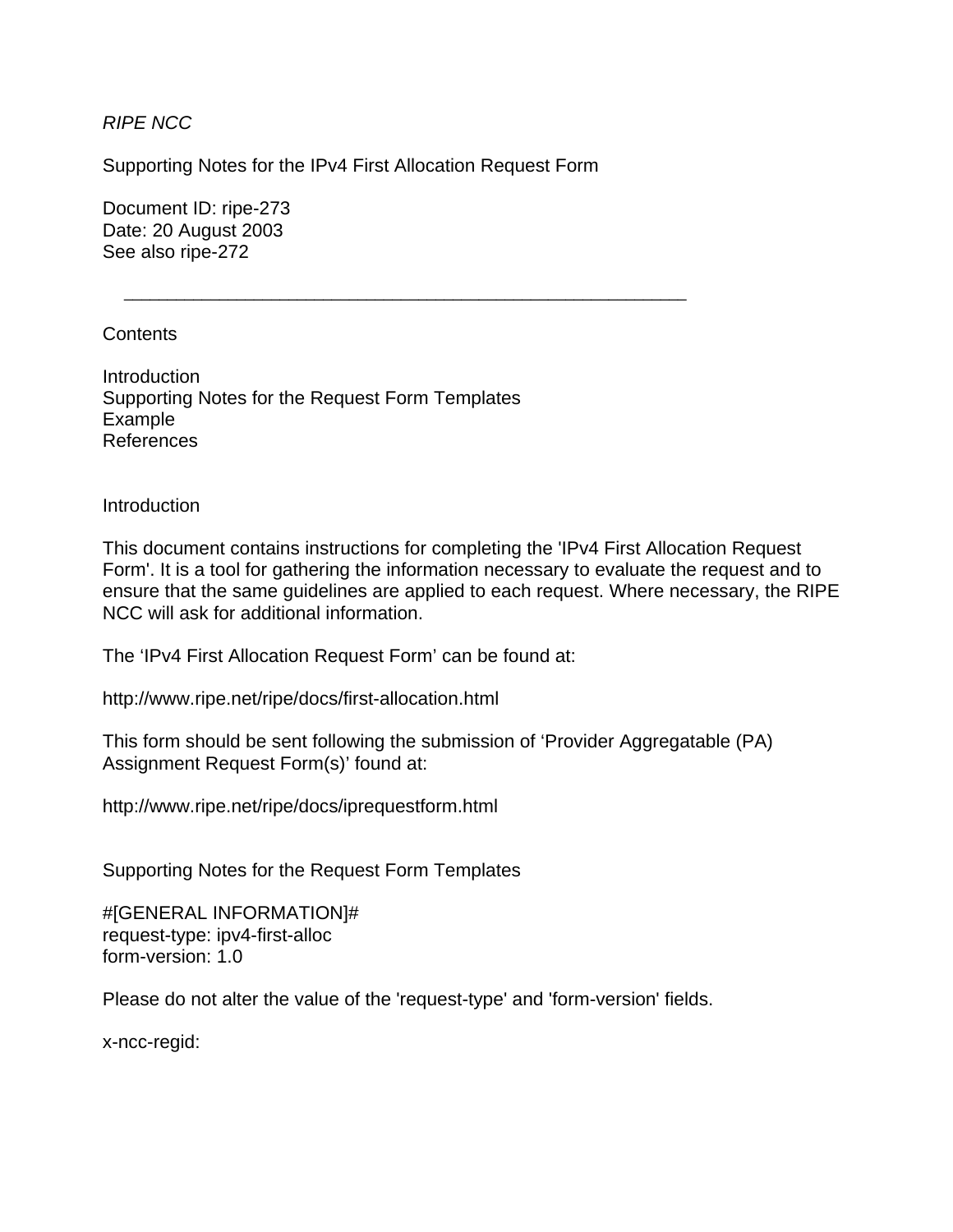The Registry Identifier (RegID) must be included in every message sent to <hostmaster@ripe.net>. It is used to identify the Local Internet Registry (LIR). It has the following format:

<country code>.<organisation name>

Warning: Requests sent to the RIPE NCC that lack a proper RegID (x-ncc-regid) will bounce back to the sender.

#[REQUESTER TEMPLATE]# % % Please enter the details of the person at your Local % Internet Registry (LIR) who is submitting this request. name: phone: fax-no: e-mail: nic-hdl:

A nic-handle (nic-hdl) is a unique identifier for a person or a role object. It is generated by the database when creating the object. It has the following format: <initials>[number]-RIPE

For example: HOHO15-RIPE

More information can be found at:

http://www.ripe.net/ripe/docs/databaseref-manual.html

#[IPv4 ASSIGNMENT TICKET NUMBERS]# % % Please list the details of the PA assignment requests % that you have sent so far for your customers and/or for % your own infrastructure. ticket-ID: organisation-name: network-name: total-immediate: total-size:

Repeat this template (i.e. all five fields) for all the 'Provider Aggregatable (PA) Assignment Request Forms' that you have submitted to <hostmaster@ripe.net>. Please leave a blank line between each template. If you have not submitted any requests, please do so before submitting this form.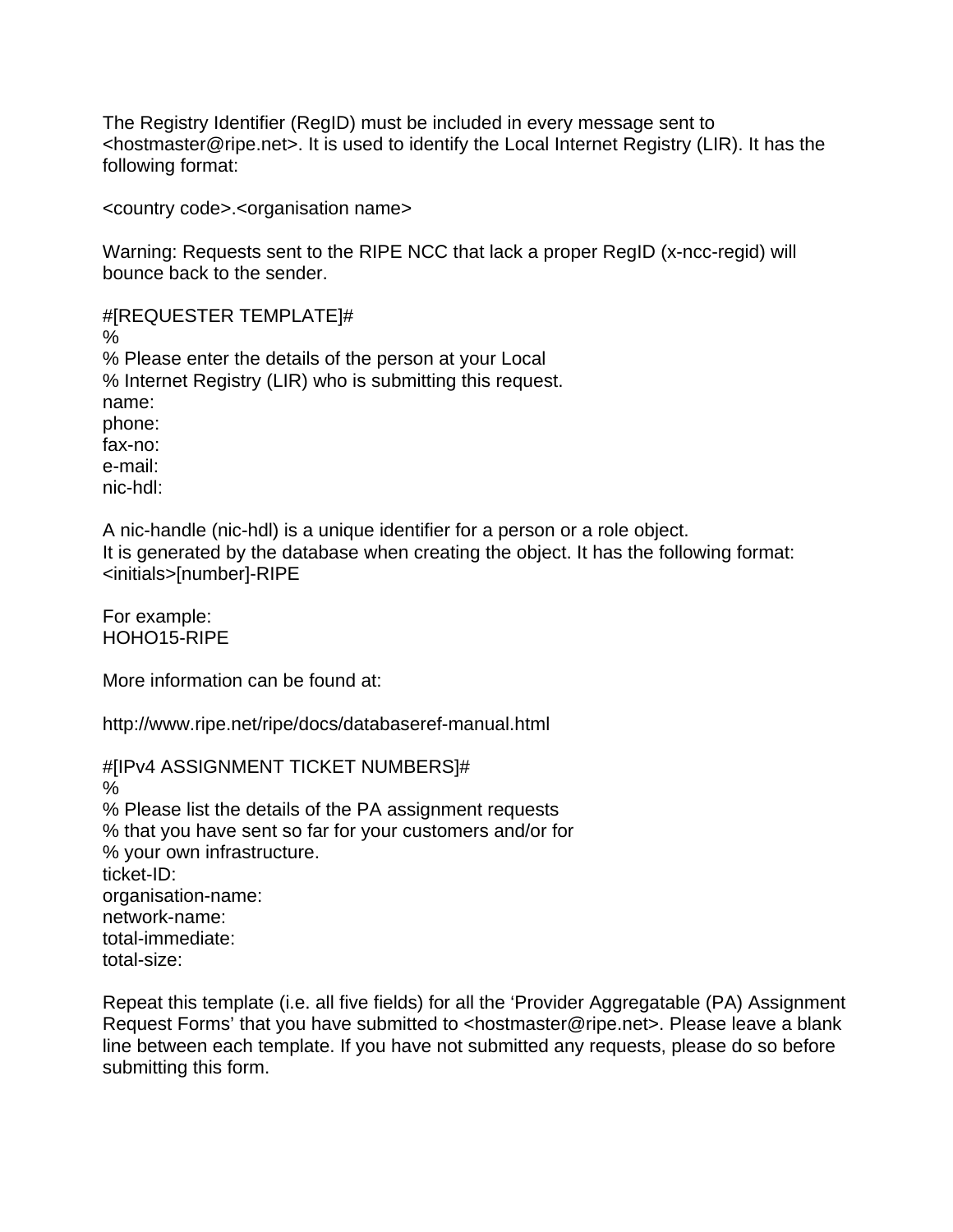For each request submitted please complete each of the following fields:

In the 'ticket-ID' field please enter the ticket number received from the RIPE NCC for the PA Assignment Request Form.

In the 'organisation-name' field please enter the name of the organisation that will be using the address space as specified in the same PA Assignment Request Form.

In the 'network-name' field please enter the netname as specified in the same PA Assignment Request Form.

In the 'total-immediate' field please enter the total amount of address space required using CIDR (slash) notation for immediate use as specified in the same PA Assignment Request Form.

In the 'total-size' field please enter the total amount of address space being requested using CIDR (slash) notation as specified in the same PA Assignment Request Form.

#[CURRENT ADDRESS SPACE]# % % Does the organisation (LIR) that is submitting this % request have address space in use for infrastructure % Enter "Yes" or "No". current-address:

If your organisation already has IP address space please state "Yes" (this does not include address space for customers' networks).

#[CURRENT ADDRESS SPACE USAGE TEMPLATE]# % % If you have answered "Yes" to the question above please % fill in the following template detailing the usage of % your current address space. % % Actual Prefix Current Use Future Use Purpose subnet: totals:

Please repeat the 'subnet:' field for all subnets currently in use by your organisation.

In the 'Actual Prefix' column please enter the actual prefixes in CIDR (slash) notation that you are currently using (i.e. x.x.x.x/xx)

In the 'Current Use' column please enter the amount of address space in CIDR (slash) notation that you are currently using (i.e. /xx).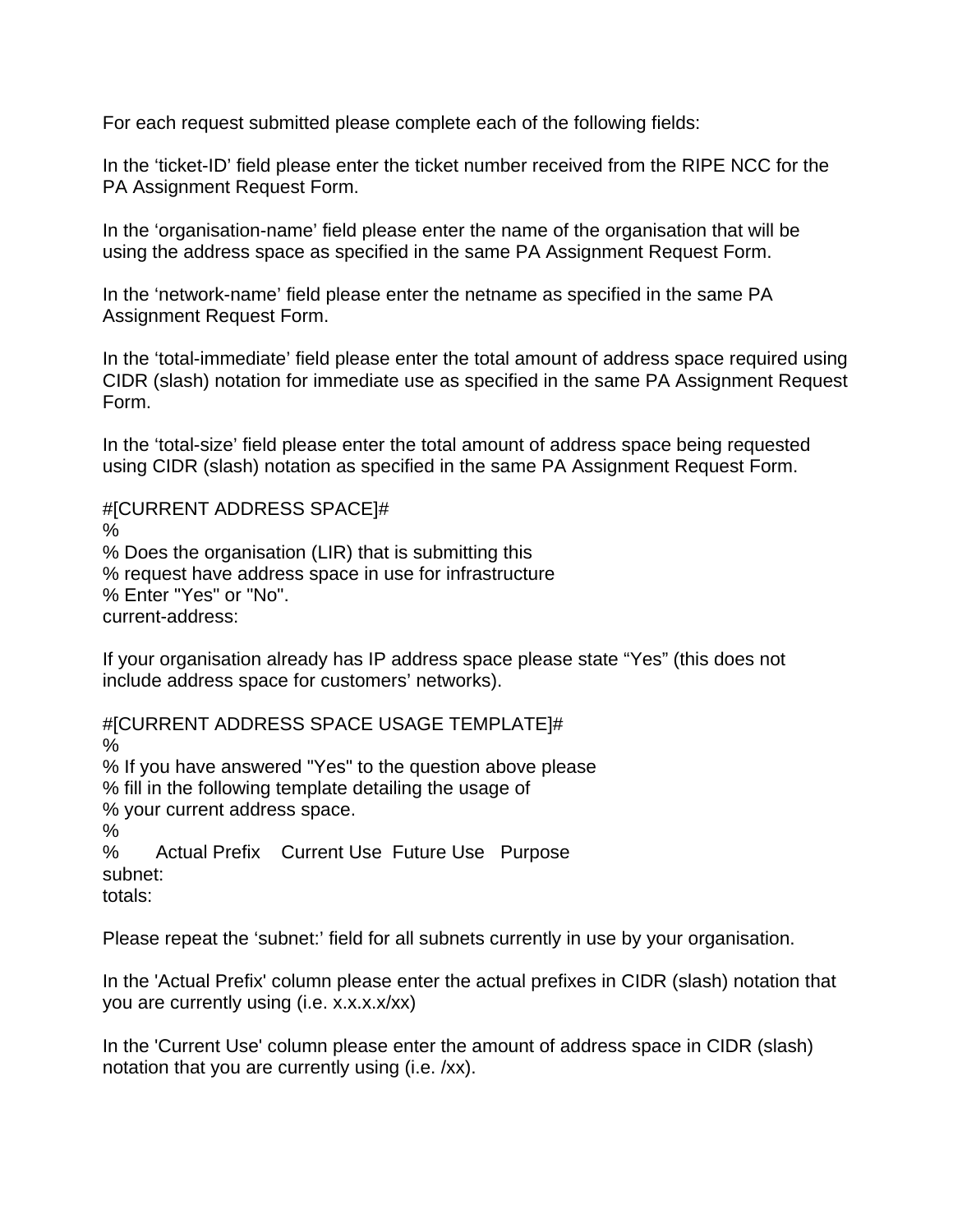In the 'Future Use' column please enter the amount of address space in CIDR (slash) notation that you plan to use from this subnet in the future (i.e. /xx).

In the 'Purpose' column please enter a short description of how the subnet is in use.

In the 'totals' field please enter the total for each column in CIDR (slash) notation (i.e. /xx). NOTE: The total given in the 'Actual Prefix' column should be the total of all subnets in CIDR (slash) notation (i.e. /xx).

#[DATABASE TEMPLATE(S)]#

%

% Please fill in the necessary details below so that the % Hostmaster can create an inetnum object after allocating % a block to you. If it is necessary to create a maintainer object % please include that template too.

inetnum:

netname: descr: [Provider / Enterprise] Local Registry descr: \*specify the name of the LIR's organisation\* country: \*specify the country code\* admin-c: \*insert nic-handle of administrative contact\* tech-c: \*insert nic-handle of technical contact\* status: ALLOCATED PA mnt-by: RIPE-NCC-HM-MNT mnt-lower: \*specify mntner name here\* mnt-routes:\*specify mntner name here\* notify: \*specify e-mail address\* changed: hostmaster@ripe.net source: RIPE

The "inetnum:" attribute (the IPv4 network range) should be left blank. It will be chosen by the RIPE NCC from the available IPv4 address space allocated to it by the Internet Assigned Numbers Authority (IANA).

The "netname:" attribute should be left blank. It will be chosen by the RIPE NCC.

The first "descr:" attribute will always indicate that this network is allocated to either a Provider or an Enterprise LIR. In the second "descr:" attribute enter the registered/legal organisation name of the LIR.

The "country:" attribute describes the country or countries the network will operate in. If the network is multi-national a "#" can be used to allow multiple ISO country codes to be listed using a single "country:" attribute.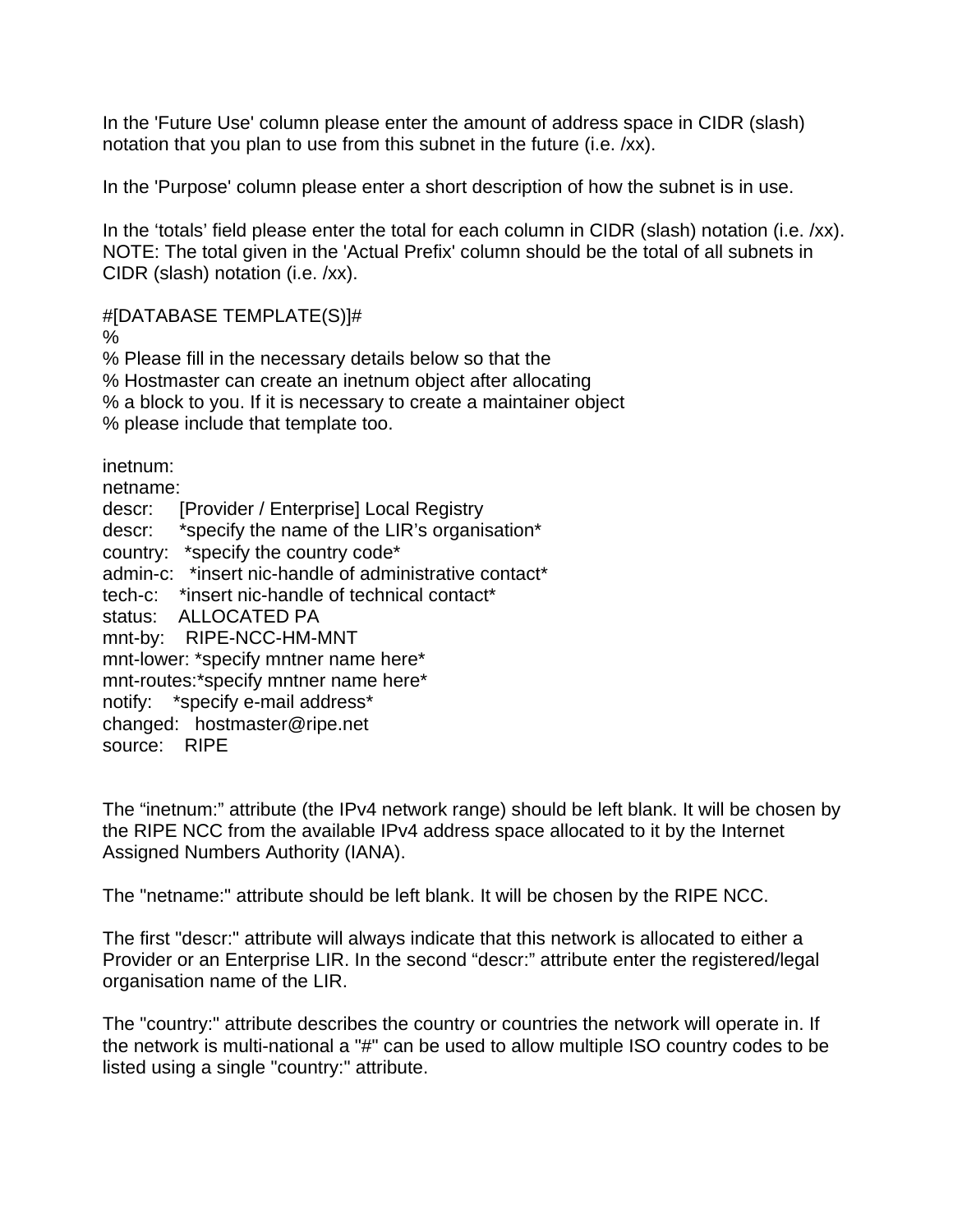For example: country: NL # ES IT

The "admin-c:" attribute contains the nic-hdl for the administrative contact person at the LIR. This person should be administratively responsible for the network. A **role** object nichdl can also be used in this attribute.

The "tech-c:" attribute contains the nic-hdl for the technical contact person at the LIR. This person should have technical knowledge of the network and will preferably be working onsite. A **role** object nic-hdl can also be used in this attribute.

The "status:" attribute must be ALLOCATED PA.

The "mnt-by:" attribute must be RIPE-NCC-HM-MNT.

The "mnt-lower:" and "mnt-routes:" attributes provide hierarchical authentication. They authenticate the creation of more specific **inetnum** objects or **route** objects within the allocation block. The LIR's maintainer must be referenced here.

The "notify:" attribute specifies the e-mail address that will receive notifications of any changes made to the object.

The "changed:" attribute must be hostmaster@ripe.net.

The "source:" attribute must be RIPE.

If you already have a maintainer there is no need to complete the mntner template below.

| mntner:                   | *specify mntner name here*                    |
|---------------------------|-----------------------------------------------|
| descr:                    | *descriptive comments*                        |
| admin-c:                  | *insert nic-handle of administrative contact* |
| tech-c:                   | *insert nic-handle of technical contact*      |
| upd-to:                   | *specify e-mail address*                      |
| mnt-nfy:                  | *specify e-mail address*                      |
| auth:                     | *specify authorisation*                       |
| mnt-by:                   | *specify mntner name here*                    |
| referral-by: RIPE-DBM-MNT |                                               |
| changed:                  | hostmaster@ripe.net                           |
| source:                   | <b>RIPE</b>                                   |

The "mntner:" attribute should reflect the LIR's organisation name.

The "descr:" attribute should be used to give a short description of the object.

For example: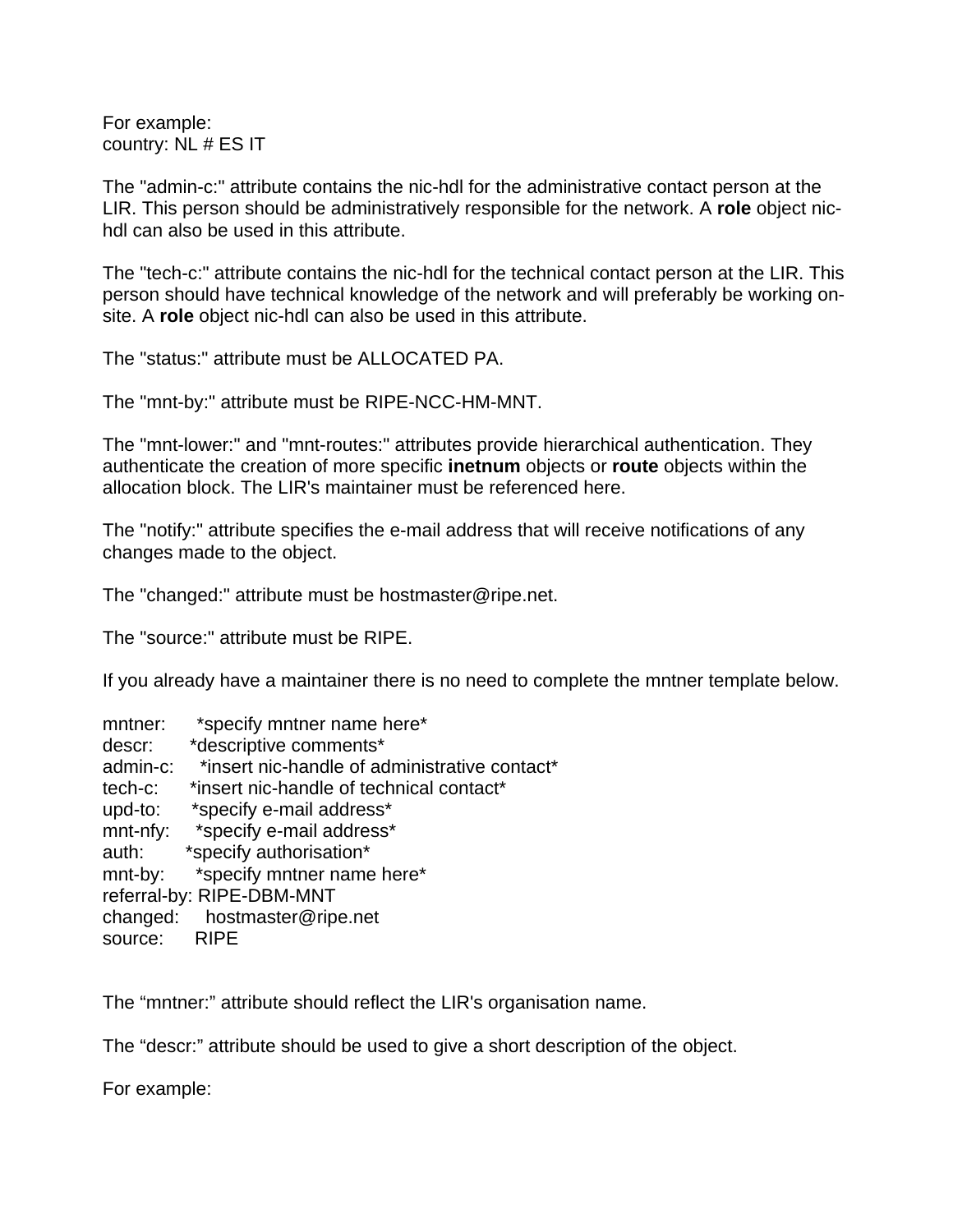"Maintainer for objects of <organisation name>"

The "upd-to:" attribute specifies the e-mail address that will be notified of all failed attempts to modify objects protected by the maintainer.

The "mnt-nfy:" attribute specifies the e-mail address that will be notified of all successful updates to objects protected by the maintainer.

The "auth:" attribute specifies the authentication scheme you have chosen to protect your objects. The different schemes can be found at:

http://www.ripe.net/ripencc/pub-services/db/security.html

PGP cannot be used as authentication when creating a maintainer. If you wish to use PGP you must choose another authentication and then modify the object after its creation.

In the "mnt-by:" attribute you should enter the name of the maintainer protecting this object. Usually this will be the same value as the "mntner:" attribute, as the object will protect itself.

The "referral-by:" attribute must be RIPE-DBM-MNT.

The "changed:" attribute must be hostmaster@ripe.net.

The "source:" attribute must be RIPE.

#[INSERT SUPPLEMENTAL COMMENTS]#

%

% Please add any supplementary information that you think

% may facilitate the evaluation of this request below.

You may use this area/space for any additional comments you feel are important and did not fit within the previous templates.

#[END OF REQUEST]#

Please insert your signature in plain text (with your full name) after the above header. The Robot will not process any information included here.

Example

#[GENERAL INFORMATION]# request-type: ipv4-first-alloc form-version: 1.0 x-ncc-regid: nn.santa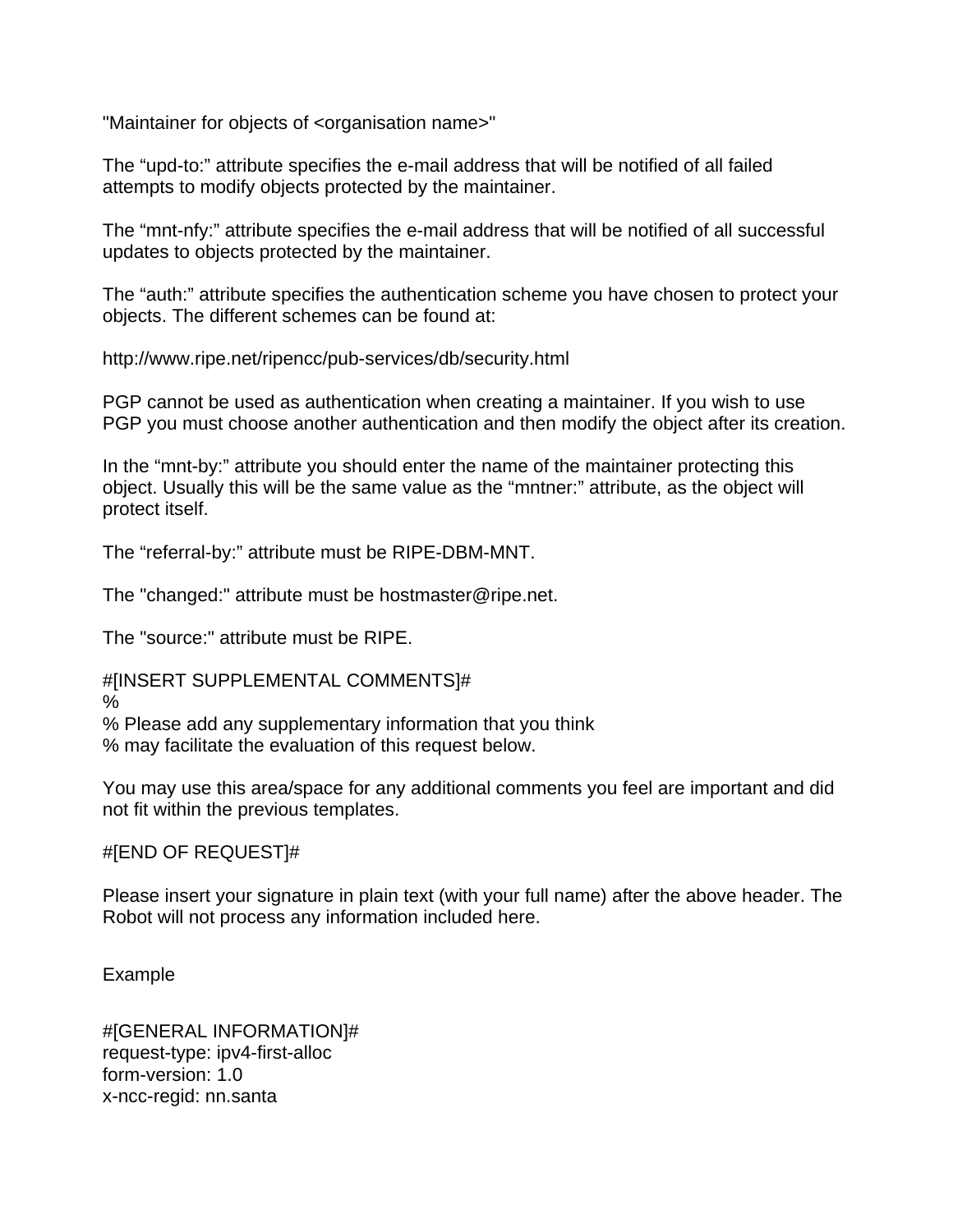#[REQUESTER TEMPLATE]# % % Please enter the details of the person at your Local Internet % Registry (LIR) who is submitting this request. name: Santa Claus phone: +999 555 5555 fax-no: +999 555 5556 e-mail: santa.claus@nowhere.nn nic-hdl: HOHO15-RIPE

#[IPv4 ASSIGNMENT TICKET NUMBERS]#  $\frac{0}{0}$ % Please list the details of the PA assignment requests % that you have sent so far for your customers and/or for % your own infrastructure. ticket-ID: NCC#2003062997 organisation-name: Santa's Workshop Inc. network-name: XMAS-SERVICE-LAN total-immediate: /23 total-size: /23,/24

ticket-ID: NCC#2003062998 organisation-name: North Pole ISP network-name: NN-OFFICE-LAN total-immediate: /24 total-size: /24,/25

ticket-ID: NCC#2003062999 organisation-name: Polar City School network-name: POLAR-CITY total-immediate: /25 total-size: /24,/25

#[CURRENT ADDRESS SPACE]# % % Does the organisation (LIR) that is submitting this % request have address space in use for infrastructure % Enter "Yes" or "No". current-address: Yes

#[CURRENT ADDRESS SPACE USAGE TEMPLATE]#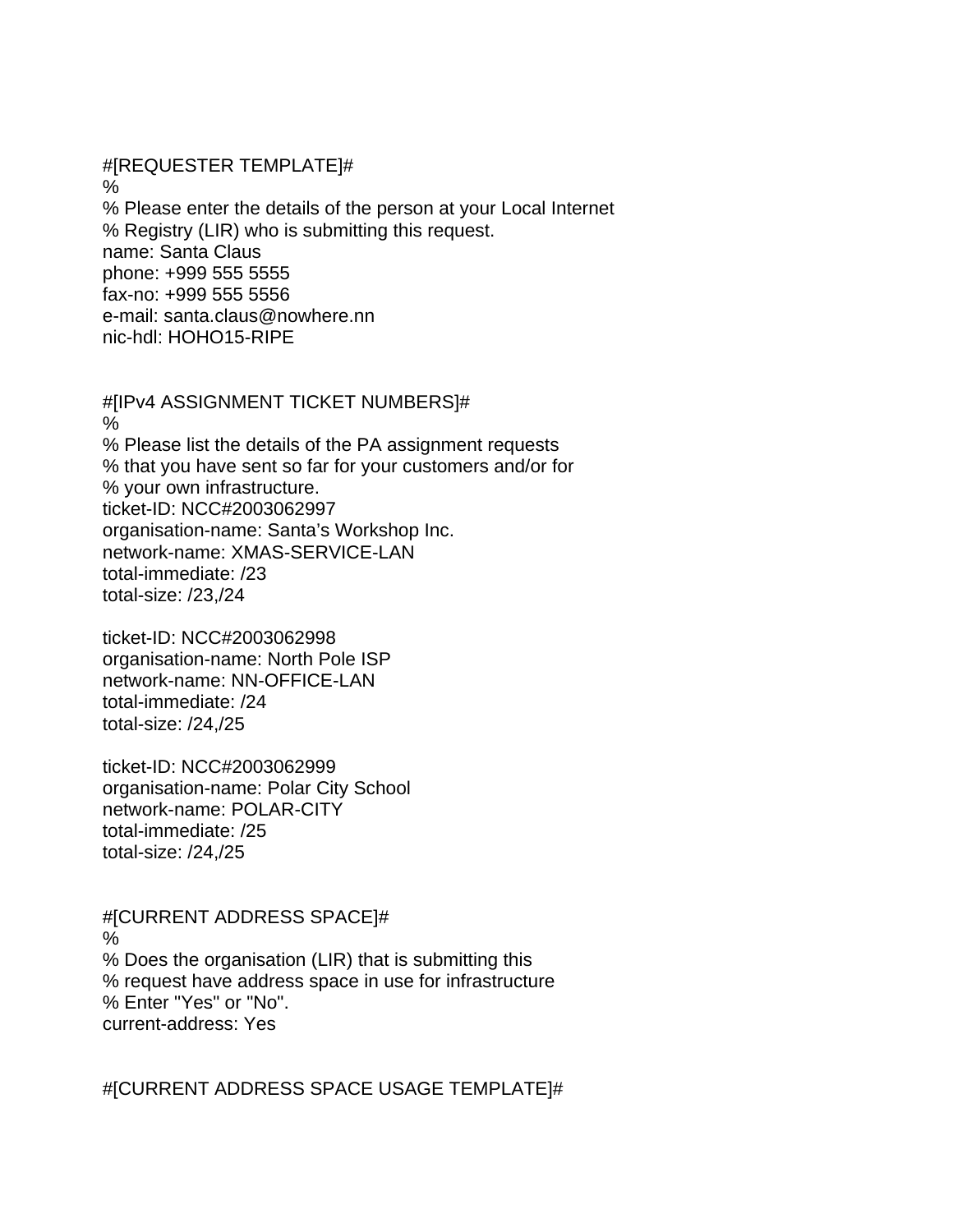$\frac{0}{0}$ % If you have answered "Yes" to the question above please % fill in the following template detailing the usage of % your current address space.  $\frac{0}{0}$ % Actual Prefix Current Use Future Use Purpose subnet: 193.1.193.0/26 /27 0 Manufacturing devices subnet: 193.1.193.64/27 /27 0 CAD/CAM stations subnet: 193.1.193.96/27 /27 0 Manufacturing devices subnet: 193.1.193.128/25 /25 0 Delivery centre subnet: 193.1.193.0/24 /25 0 Core network subnet: 193.1.194.0/23 /23 0 Training centre subnet: 193.1.196.0/24 /24 0 Guest network subnet: 193.1.197.0/23 /24 0 Server LAN totals: /22,/23,/24 /22,/24,/26,/27 0

## #[DATABASE TEMPLATE(S)]#

%

% Please fill in the necessary details below so that the

% Hostmaster can create an inetnum object after allocating

% a block to you. If it is necessary to create a maintainer object

% please include that template too.

inetnum:

| netname: |                                              |
|----------|----------------------------------------------|
| descr:   | <b>Provider Local Registry</b>               |
| descr:   | Santa's Workshop Inc.                        |
| country: | <b>NN</b>                                    |
|          | admin-c: HOHO15-RIPE                         |
|          | tech-c: HOHO15-RIPE                          |
|          | status: ALLOCATED PA                         |
|          | mnt-by: RIPE-NCC-HM-MNT                      |
|          | mnt-lower: SANTA-MNT                         |
|          | mnt-routes: SANTA-MNT                        |
| notify:  | ripe-notify@nowhere.nn                       |
|          | changed: hostmaster@ripe.net                 |
| source:  | <b>RIPE</b>                                  |
| mntner:  | SANTA-MNT                                    |
| descr:   | Santa's Workshop Inc. Maintainer             |
| admin-c: | HOHO15-RIPE                                  |
| tech-c:  | HOHO15-RIPE                                  |
| upd-to:  | santa@nowhere.nn                             |
|          | mnt-nfy: role@nowhere.nn                     |
| auth:    | MD5-PW \$1\$rHVeTQ7w\$wywuM6zU2zZhA9HfDu4o4/ |